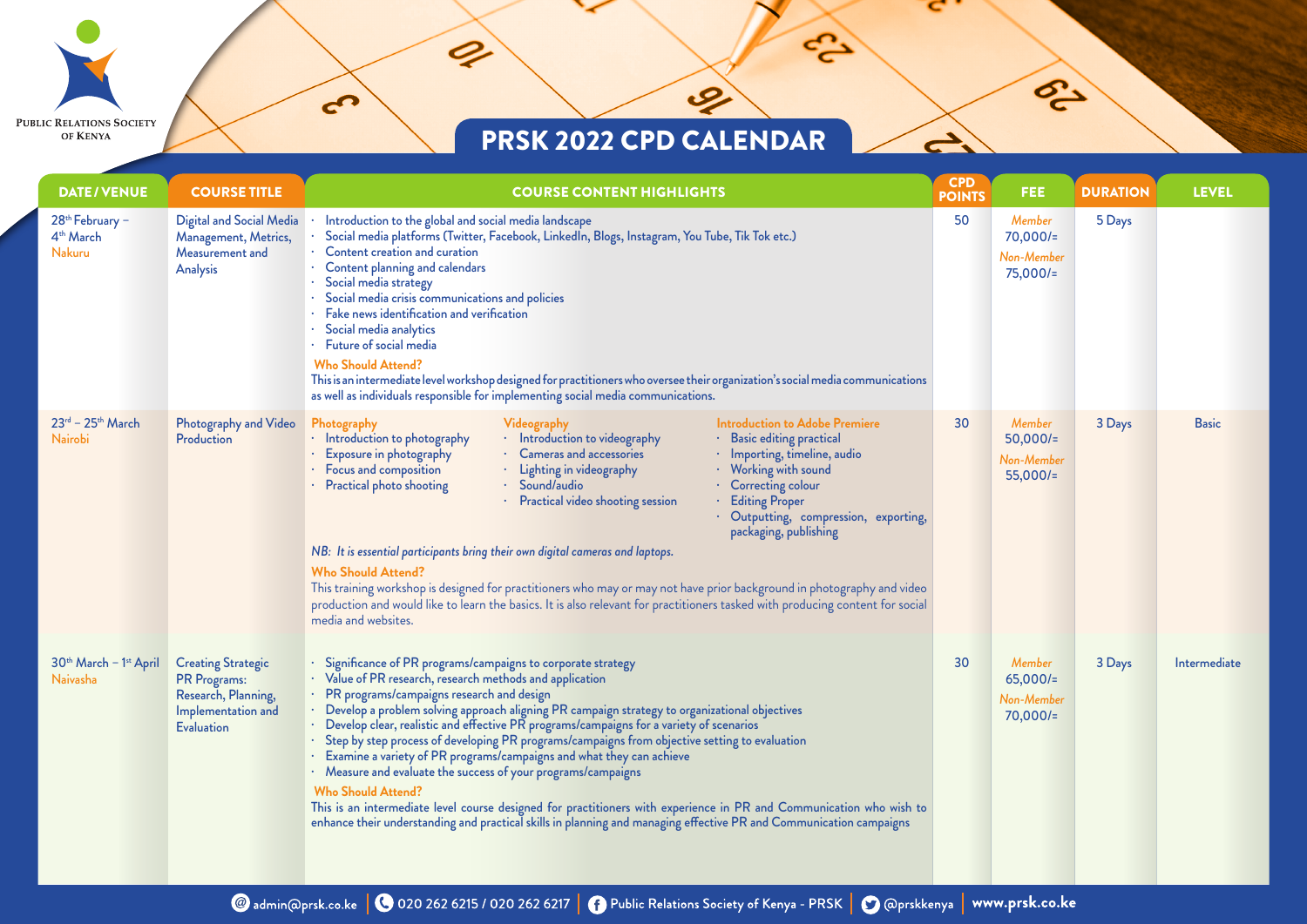$\mathcal{L}$ 

 $\boldsymbol{c}$ 

 $\mathbf{r}$ 

**PUBLIC RELATIONS SOCIETY** 

OF KENYA

مي.<br>ا

POL

 $\rightarrow$ 

| <b>DATE/VENUE</b>                  | <b>COURSE TITLE</b>                                               | <b>COURSE CONTENT HIGHLIGHTS</b>                                                                                                                                                                                                                                                                                                                                                                                                                                                                                                                                                                                                                                                                                                                                                                                                                                                                                                                                                       | <b>CPD</b><br><b>POINTS</b> | FEE.                                               | <b>DURATION</b> | <b>VENUE</b>    |
|------------------------------------|-------------------------------------------------------------------|----------------------------------------------------------------------------------------------------------------------------------------------------------------------------------------------------------------------------------------------------------------------------------------------------------------------------------------------------------------------------------------------------------------------------------------------------------------------------------------------------------------------------------------------------------------------------------------------------------------------------------------------------------------------------------------------------------------------------------------------------------------------------------------------------------------------------------------------------------------------------------------------------------------------------------------------------------------------------------------|-----------------------------|----------------------------------------------------|-----------------|-----------------|
| $4th - 8th$ April<br>Zanzibar      | Leadership Bootcamp:<br><b>Maximize Your</b><br>Leadership Skills | Leadership and personal effectiveness<br>· Core leadership competencies<br>Leadership self-awareness and emotional intelligence<br>· Analyse different leadership styles to understand your preferred leadership style<br>Develop collaborative communication strategies<br>Develop and sustaining high performance work teams<br>· Adapting to the changing environment<br>Leadership best practices that drive organizational performance<br>Simulating exercises and role play<br><b>Experiential learning</b><br><b>Who Should Attend?</b><br>This program is designed for senior leadership in Corporate Communications, Public and Development Communications.<br>The workshop will provide a platform for Senior PR and Communications Managers to further their knowledge and skills in<br>navigating the leadership landscape. It will help deepen their leadership skills in areas of problem solving, decision making,<br>communication, team motivation and team building. | 50                          | Member<br>$150,000/=$<br>Non-Member<br>$160,000/=$ | 5 Days          | Advanced        |
| $18th - 22nd$ April<br>Kisumu      | <b>Effective</b><br>Strategic Internal<br>Communication           | Strategic role of internal communication<br>· Internal communication strategy and planning<br>· Internal communication tools/channels and techniques<br>Integrated strategic approach to planning, developing and implementing effective internal communications and employee<br>engagement<br>Creating effective internal communication strategies that support organizational objectives<br>· Internal communications and employee wellbeing<br>· Measurement and evaluation of internal communication programmes<br><b>Who Should Attend?</b><br>This is an intermediate level workshop is suitable for practitioners who have limited knowledge and experience in internal<br>communication. It is recommended for practitioners required to design, manage or evaluate internal communication<br>strategies and campaigns.                                                                                                                                                        | 50                          | Member<br>$80,000/$ =<br>Non-Member<br>$85,000/=$  | 5 Days          | Intermediate    |
| $16^{th} - 21^{st}$ May<br>Mombasa | Leading and<br><b>Managing Strategic</b><br>Communication         | · Strategic communication overview<br>· Aligning your communication strategy with corporate strategy<br>· Communication strategy development (use objective research techniques to create a properly targeted communication<br>strategy)<br>Securing C-Suite support for your communication strategy<br>· Plan, execute and evaluate your communication strategy<br><b>Who Should Attend?</b><br>This is an advanced level workshop designed for practitioners who wish to enhance their competencies in managing and<br>leading strategic communication and also learn how they can overcome communication challenges in their organizations<br>ultimately improving management of communication within their organizations.                                                                                                                                                                                                                                                          | 50                          | Member<br>$80,000/$ =<br>Non-Member<br>$85,000/=$  | 5 Days          | <b>Advanced</b> |

@admin@prsk.co.ke | @ 020 262 6215 / 020 262 6217 | @ Public Relations Society of Kenya - PRSK | @ @prskkenya | www.prsk.co.ke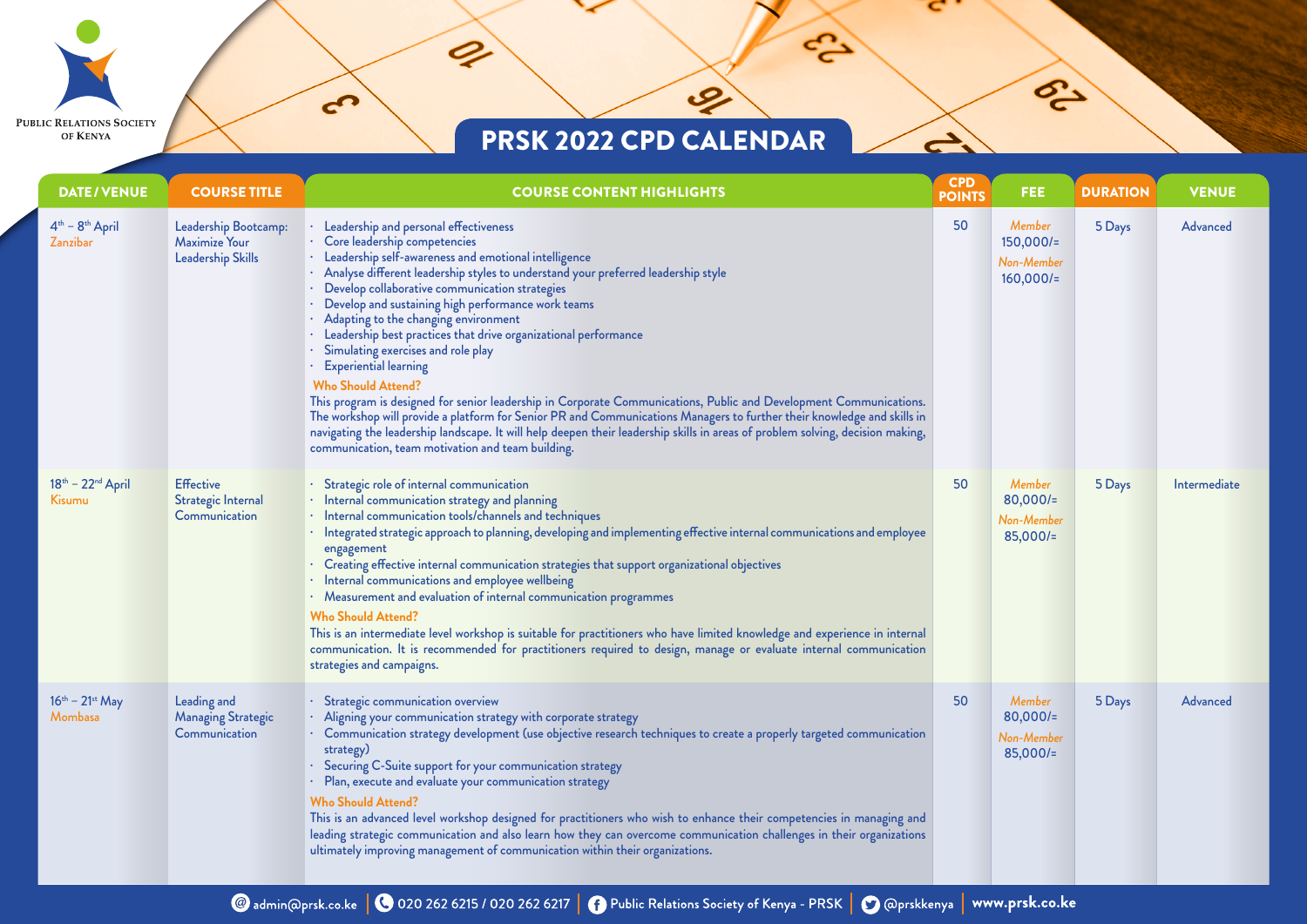$\mathcal{L}$ 

 $\boldsymbol{c}$ 

 $\mathbf{r}$ 

**PUBLIC RELATIONS SOCIETY** 

OF KENYA

مي.<br>ا

P.

 $\rightarrow$ 

| <b>DATE/VENUE</b>                                                        | <b>COURSE TITLE</b>                                                                                                     | <b>COURSE CONTENT HIGHLIGHTS</b>                                                                                                                                                                                                                                                                                                                                                                                                                                                                                                                                                                                                                                                                                                                                                                                                                                                 | <b>CPD</b><br><b>POINTS</b> | <b>FEE</b>                                              | <b>DURATION</b> | <b>VENUE</b>      |
|--------------------------------------------------------------------------|-------------------------------------------------------------------------------------------------------------------------|----------------------------------------------------------------------------------------------------------------------------------------------------------------------------------------------------------------------------------------------------------------------------------------------------------------------------------------------------------------------------------------------------------------------------------------------------------------------------------------------------------------------------------------------------------------------------------------------------------------------------------------------------------------------------------------------------------------------------------------------------------------------------------------------------------------------------------------------------------------------------------|-----------------------------|---------------------------------------------------------|-----------------|-------------------|
| 30 <sup>th</sup> May - 4 <sup>th</sup> June<br>Kuala Lumpur,<br>Malaysia | <b>C-Suite Seminar:</b><br><b>Strategic Thinking and</b><br><b>Corporate Planning</b>                                   | · Corporate governance and leadership<br>Strategic thinking and corporate planning overview<br>Strategy development and choice<br>Embedding strategy in the organization<br>Beyond strategic planning: From implementation to sustainment<br>Challenges in strategy implementation and why strategies fail<br>· Managing challenges of strategy implementation<br><b>Who Should Attend?</b><br>This seminar is designed for senior practitioners involved in formulating and supporting the long term planning and strategy<br>for their departments and organizations and wish to enhance their strategic thinking and planning skills to become more<br>forward thinking. Participants will gain competencies needed to become strategically minded and forward thinking, develop<br>greater foresight and make a strategic contribution to the organization and its strategy. | 50                          | <b>Member</b><br>$150,000/=$<br>Non-Member<br>160,000/2 | 5 Days          | <b>Advanced</b>   |
| $13^{th} - 17^{th}$ June<br>Mombasa                                      | <b>Crisis and Issues</b><br>Communication<br>Management                                                                 | · New trends in reputation management<br>· Importance of perception, trust, credibility and achievement of organizational objectives<br>Risk mapping: Mapping problematic issues and potential crises<br>· Media management in crisis communication<br>Exploring the power of PR and legal collaboration during organizational crisis<br><b>Who Should Attend?</b><br>This is an intermediate level course for practitioners who wish to gain greater understanding of crisis communication and<br>want to be challenged by realistic scenarios. It is recommended for all those involved in planning, preparing and responding<br>to communication issues during a crisis.                                                                                                                                                                                                      | 50                          | Member<br>$80,000/=$<br>Non-Member<br>$85,000/=$        | 5 Days          | Intermediate      |
| $29^{th} - 30^{th}$ June<br><b>Nairobi</b>                               | Sustainability<br>Conference<br><b>Beyond CSR:</b><br><b>Enhancing</b> social<br>impact investing and<br>sustainability | • Unpacking the sustainability agenda<br>• Advancing the sustainability agenda in the Boardroom: Effective Corporate Governance for Sustainable Development<br>• Social Return on Investment (SROI): Best practices and latest trends<br>• The future of ESG: Where do we think ESG is going and why is it relevant?                                                                                                                                                                                                                                                                                                                                                                                                                                                                                                                                                             | 20                          | <b>TBA</b>                                              | 2 Days          | <b>All levels</b> |
| $13th - 15th$ July<br>Nairobi                                            | <b>Strategic Development</b><br><b>Communication</b>                                                                    | Development communication strategies<br>• Strategies for sustainable development<br>• Strategic communication for sustainable development<br>• Challenges of development communication<br>• Tackling development communication challenges                                                                                                                                                                                                                                                                                                                                                                                                                                                                                                                                                                                                                                        | 30                          | Member<br>$50,000/=$<br>Non-Member<br>$55,000/=$        | 3 Days          | Intermediate      |

@admin@prsk.co.ke | @ 020 262 6215 / 020 262 6217 | @ Public Relations Society of Kenya - PRSK | @ @prskkenya | www.prsk.co.ke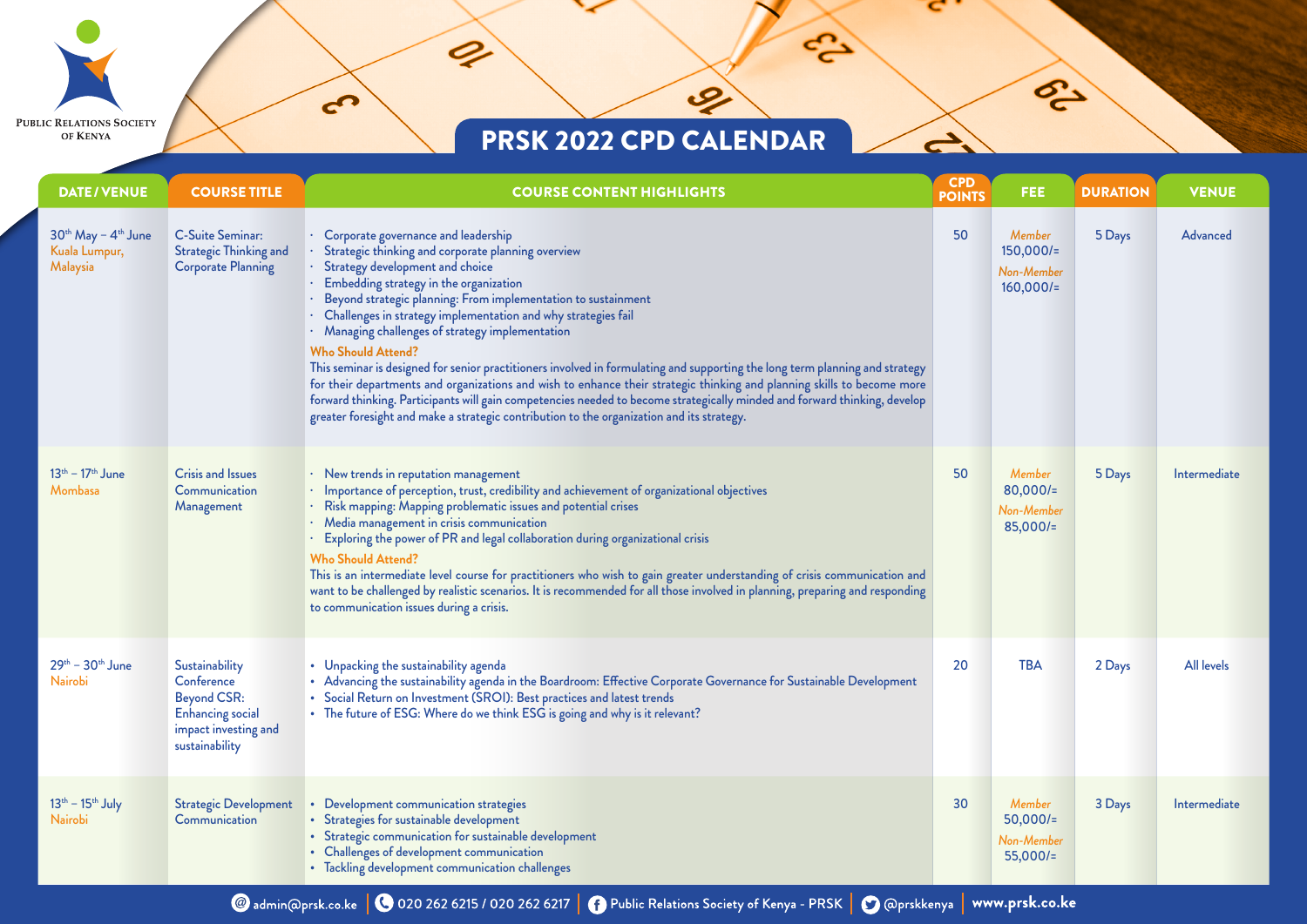$\mathcal{L}$ 

 $\boldsymbol{\varnothing}$ 

 $\mathbf{r}$ 

**PUBLIC RELATIONS SOCIETY** 

OF KENYA

مي.<br>ا

P3

 $\rightarrow$ 

| <b>DATE/VENUE</b>                   | <b>COURSE TITLE</b>                                                                             | <b>COURSE CONTENT HIGHLIGHTS</b>                                                                                                                                                                                                                                                                                                                                                                                                                                                                                                                                                                                                                                                                                                                                                                                                                                                                                                                         | <b>CPD</b><br><b>POINTS</b> | FEE.                                             | <b>DURATION</b> | <b>VENUE</b>    |
|-------------------------------------|-------------------------------------------------------------------------------------------------|----------------------------------------------------------------------------------------------------------------------------------------------------------------------------------------------------------------------------------------------------------------------------------------------------------------------------------------------------------------------------------------------------------------------------------------------------------------------------------------------------------------------------------------------------------------------------------------------------------------------------------------------------------------------------------------------------------------------------------------------------------------------------------------------------------------------------------------------------------------------------------------------------------------------------------------------------------|-----------------------------|--------------------------------------------------|-----------------|-----------------|
| $25th - 29th$ July<br><b>Nakuru</b> | Stakeholder<br>Engagement,<br>Communication,<br><b>Resource Mobilization</b><br>and Fundraising | • Overview and concepts in resource mobilization and fundraising<br>Resource mobilization strategies and process<br>· Challenges in resource mobilization and fundraising<br>· Mechanisms and tools for resource mobilization and fundraising<br>· Resource mobilization and donor relationship management<br>· Fundraising/donor communication<br><b>Who Should Attend?</b><br>This is an intermediate level course designed for practitioner responsible for developing fundraising proposals and donor<br>communication. Participants will gain insights in resource mobilization strategies and donor relationship management.                                                                                                                                                                                                                                                                                                                       | 30                          | Member<br>65,000/2<br>Non-Member<br>70,000/2     | 3 Days          | Intermediate    |
| $5th - 9th September$<br>Kisumu     | Campaigns,<br><b>Projects and Events</b><br>Management                                          | $\cdot$ Significance of events for your PR and Communication strategy<br>· Risk and crisis management for events<br>Diplomacy and lobbying<br>· Events management logistics<br>· Project management in events<br>· Media management for events<br>· Managing 3rd party suppliers<br>· Monitoring and evaluation after an event<br>Event post analysis<br><b>Who Should Attend?</b><br>This is an intermediate level course designed for practitioners who have responsibility for delivery of events and wish to<br>advance their proficiency and competence in delivering impactful events. It will provide a comprehensive foundation in all<br>the basics of event management to enable participants to tackle event planning and management.                                                                                                                                                                                                         | 50                          | Member<br>$80,000/=$<br>Non-Member<br>$85,000/=$ | 5 Days          | Intermediate    |
| $19th - 23rd September$<br>Mombasa  | Rethink, Refresh Your<br><b>Employee Engagement</b><br><b>Strategy</b>                          | · Current internal communication trends<br>Hybrid workforce communication practices<br>· Aligning HR and internal communications<br>· From internal communications to employee engagement<br>· Rethink and refresh your internal communications and engagement strategy<br>· Facilitating change through communication<br>· Measurement and evaluation<br>· Looking into the future: What next for employee experience?<br><b>Who Should Attend?</b><br>This is an advanced level course designed for senior practitioners/heads of department with the responsibility for employee<br>engagement in their organizations. It is also recommended for those in broader functions such as HR who take on<br>responsibility for employee communication. Participants will gain insights and understanding on how they can enhance<br>their employee engagement strategy to adapt to the changing dynamics and unlock greater levels of employee engagement. | 50                          | Member<br>$80,000/=$<br>Non-Member<br>$85,000/=$ | 5 Days          | <b>Advanced</b> |